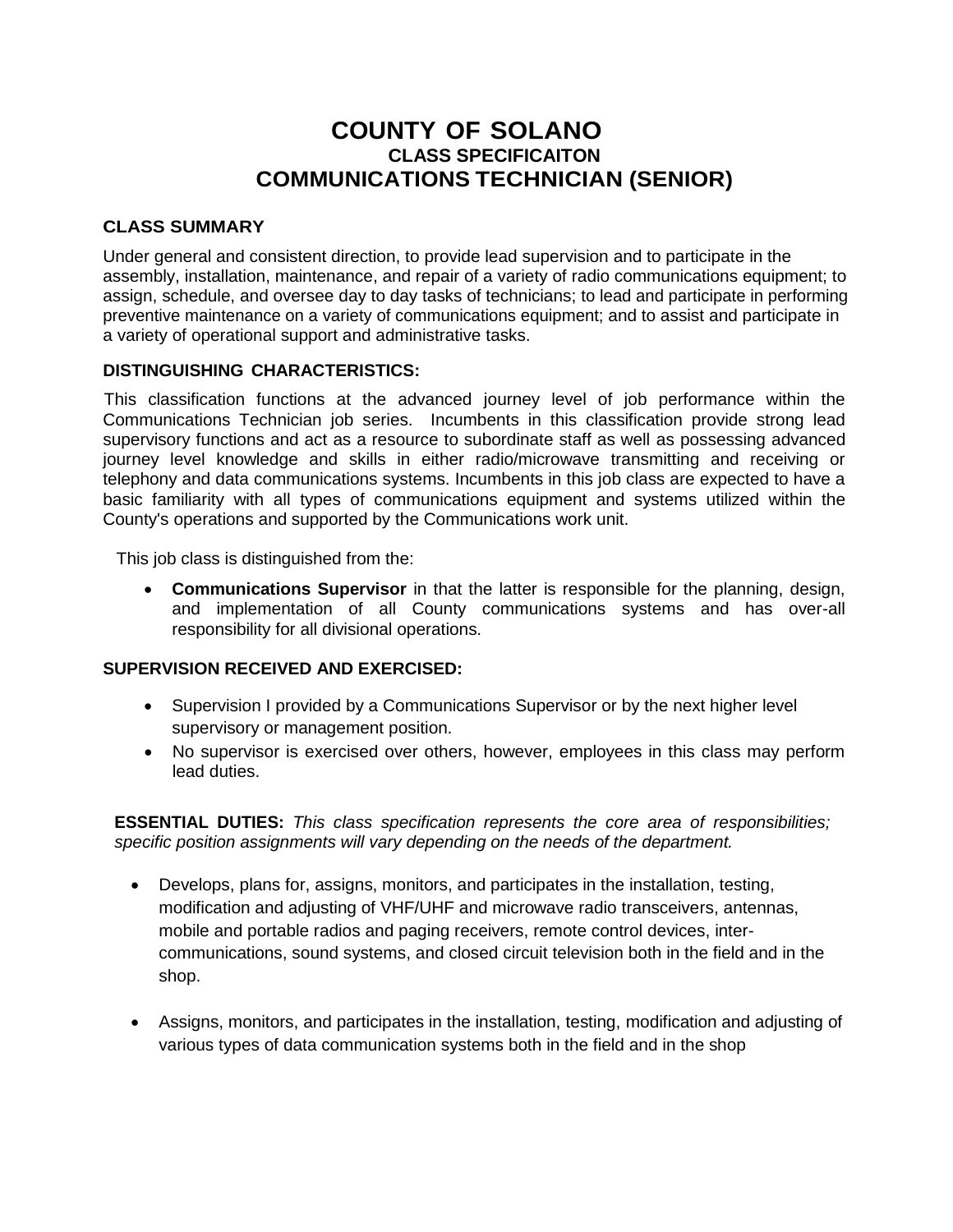- Develops, plans for, assigns, monitors, and participates in the adjustment of transmitters and receivers for maximum efficiency; measures frequencies, modulation and power output of radio, microwave and digital circuitry-; operates and monitors radio telephone equipment
- Receives, prioritizes, and schedules responses to service/repair calls or maintenance alarms; performs the more complex troubleshooting, investigations, analyses and diagnostics of operations and performance of assigned electronic, radio/microwave transmission devices, and/ or telecommunications systems/equipment and initiates appropriate action to resolve problem and optimize system/equipment effectiveness
- Analyzes monitors and evaluates the on-going operations and activities of assigned system responsibilities; recommends improvements and modifications as needed; prepares various reports and records on operations and activities periodically and upon request.
- Confers with users on systems changes, specific needs, user complaints/concerns; contacts and consults with various County staff members and vendors to schedule equipment and servicing; estimates equipment and repair costs.
- Responds to user inquiries and/or trouble reports; assists users to determine malfunctions; initiates troubleshooting of software and equipment problems and failures, documenting and referring complex equipment problems to telecommunications vendors.
- Monitors and maintains central inventory of parts and supplies to ensure adequate levels of stock are on hand; orders necessary parts and supplies as necessary and consistent with County's purchasing policies and procedures.
- Conducts research for new and enhanced telecommunications equipment; contacts vendors for price, features, upgrades, warranties, and delivery; assists with surplusage of unneeded radio and electronics equipment.
- Develops, oversees, and participates in training Communications Technicians in a variety of radio/microwave or telephony/telecommunications functions and tasks; participates in and supports cross-training activities within Communications work unit.
- Acts as resource to Communications Technicians regarding technical and/or procedural questions; answers questions and provides information to users and other County departments regarding specialty area(s) of expertise; troubleshoots and investigates concerns/complaints; recommends and/or implements appropriate corrective action as necessary.
- Builds and maintains positive working relationships with co-workers, other County employees, contractors, vendors, and the general public utilizing principles of good customer service.
- Performs other duties of a similar nature or level as assigned.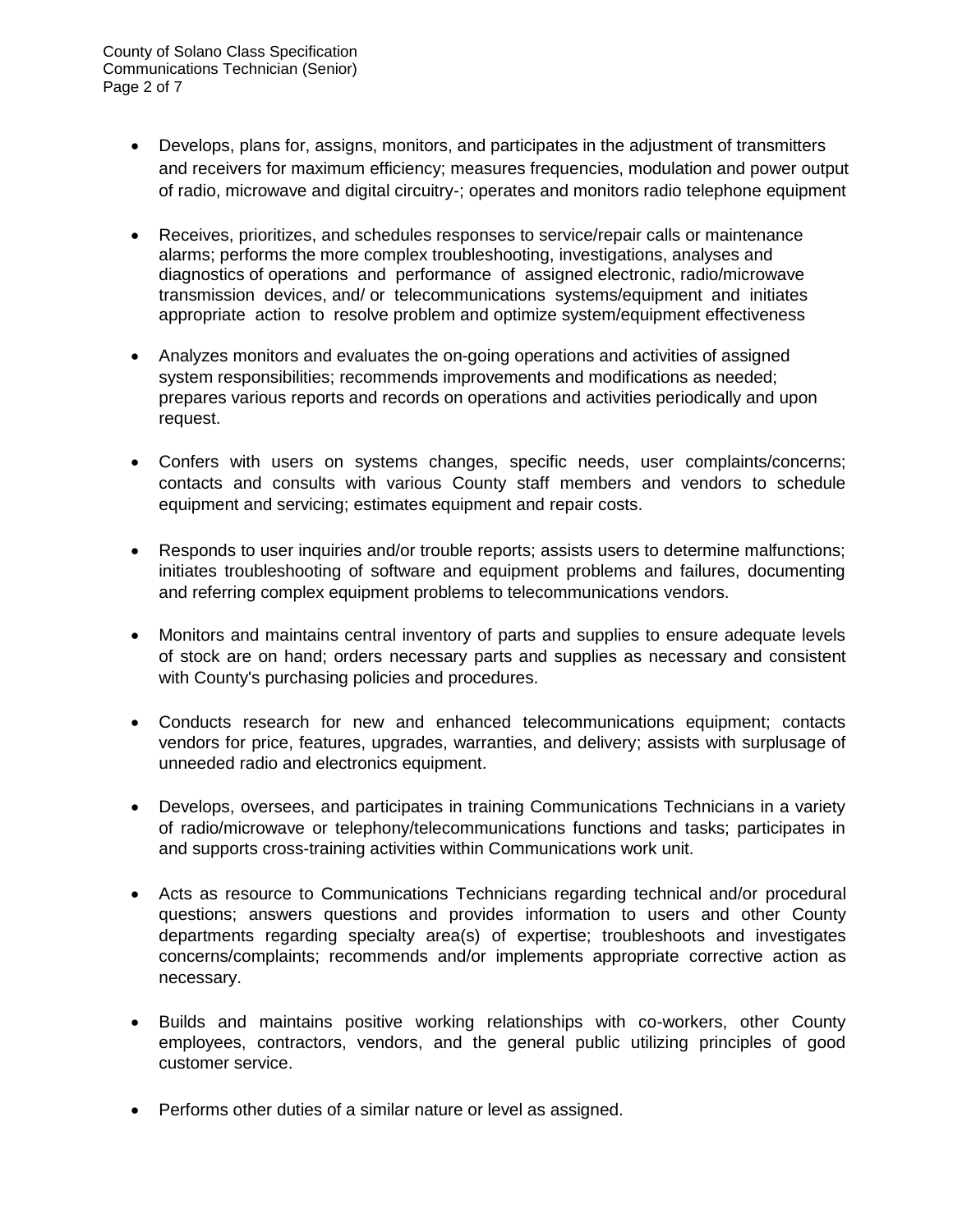# **EDUCATION AND EXPERIENCE:**

**Education:** Successful completion of the twelfth grade, or equivalent, supplemented with at least thirty (30) semester credits in electronics, electrical engineering, communications technology or a related telecommunications or technology field.

**Experience:** Considerable and progressively responsible work experience in a variety of functions that would demonstrate possession of and competency in requisite knowledge and abilities for either radio/microwave transmission/receiving or telephony/data communications systems.

Typical qualifying experience would be:

 At least two (2) years of journey level work experience equivalent to the work performed by the Communications Technician II with the County of Solano.

## **LICENSES, CERTIFICATES, AND REGISTRATIONS:**

- Possession of, or ability to obtain, a valid and appropriate California driver's license.
- Possession of a valid FCC General Radio Operator License or equivalent may be required.
- Tower Climbing Safety & Rescue Training Certificate may be required.

#### **REQUIRED KNOWLEDGE, SKILLS AND ABILITIES:**

#### **Knowledge of:**

- Advanced and accepted electrical and electronics theory and practices.
- Standard telecommunications equipment and software.
- Standard work safety principles and practices.
- Advanced and accepted RF, radio, and microwave communications theory and practices
- Advanced radio propagation theory and practice.
- Advanced radio-over-internet ROIP theory and practice.
- Advanced computer hardware, software, and networking theory and practice.
- Advanced radio codeplug configuration and programming.
- Advanced mathematics theory and practice related to electronics, radio and RF.
- Standard and accepted radio frequency modulation and direction
- Standard tools and test equipment utilized in the repair and servicing of radio communications equipment.
- Advanced and accepted radio communications transceiving equipment for infrastructure, mobile and portable subscriber units, and dispatch consoles.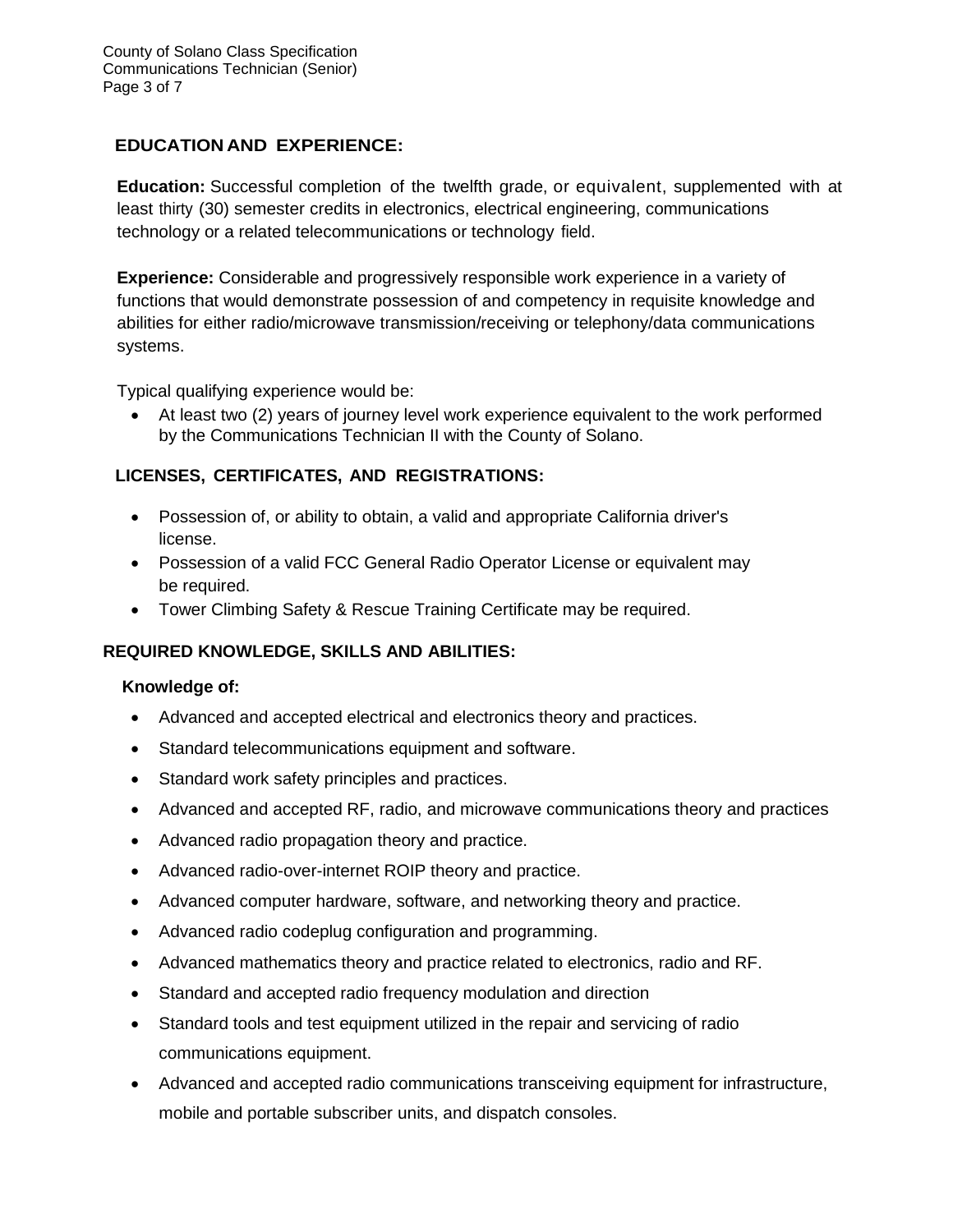County of Solano Class Specification Communications Technician (Senior) Page 4 of 7

- Basic principles and practices of supervision and public administration.
- Operations and administrative procedures of the County's organization and the assigned work Unit.

## **Skills and/or Ability to:**

- Install, troubleshoot, maintain and replace telecommunications and radio communications equipment.
- Troubleshoot and maintain a variety of communications devices and equipment.
- Test and diagnose problems with communications equipment.
- Analyze needs, prepare and conduct radio communications training for end users.
- Understand, carry out, and interpret both written and oral instructions in an independent manner.
- Understand, interpret and apply laws, regulations, and policies governing designated communications/telecommunications operations.
- Comply with laws, regulations, and professional practices governing designated communications/telecommunications operations.
- On a continuous basis, know and understand installation and maintenance activities and observe safety rules. Intermittently, analyze problem equipment; identify safety hazards; interpret work orders; remember how to locate and operate equipment; and explain jobs to other employees.
- Intermittently, sit at a desk or while driving; stand and wall, while performing installation and maintenance activities; bend and twist to adjust equipment; kneel and squat to perform and review work; climb up onto heavy equipment, ladders, and/or towers to inspect and perform installation, maintenance, or repair operations; perform simple and power grasping, pushing, pulling and fine manipulation; and lift heavy weight.
- Collect and analyze data to identify and evaluate problem; research and analyze alternative solutions; draw logical conclusions; recommend and implement most appropriate corrective action to be taken.
- Collect and analyze data and electronic test information and circuity to repair communications equipment.
- Utilize and read precision test instruments accurately and effectively.
- Accurately read and apply a variety of electrical and electronic schematic and wiring diagrams and services manuals.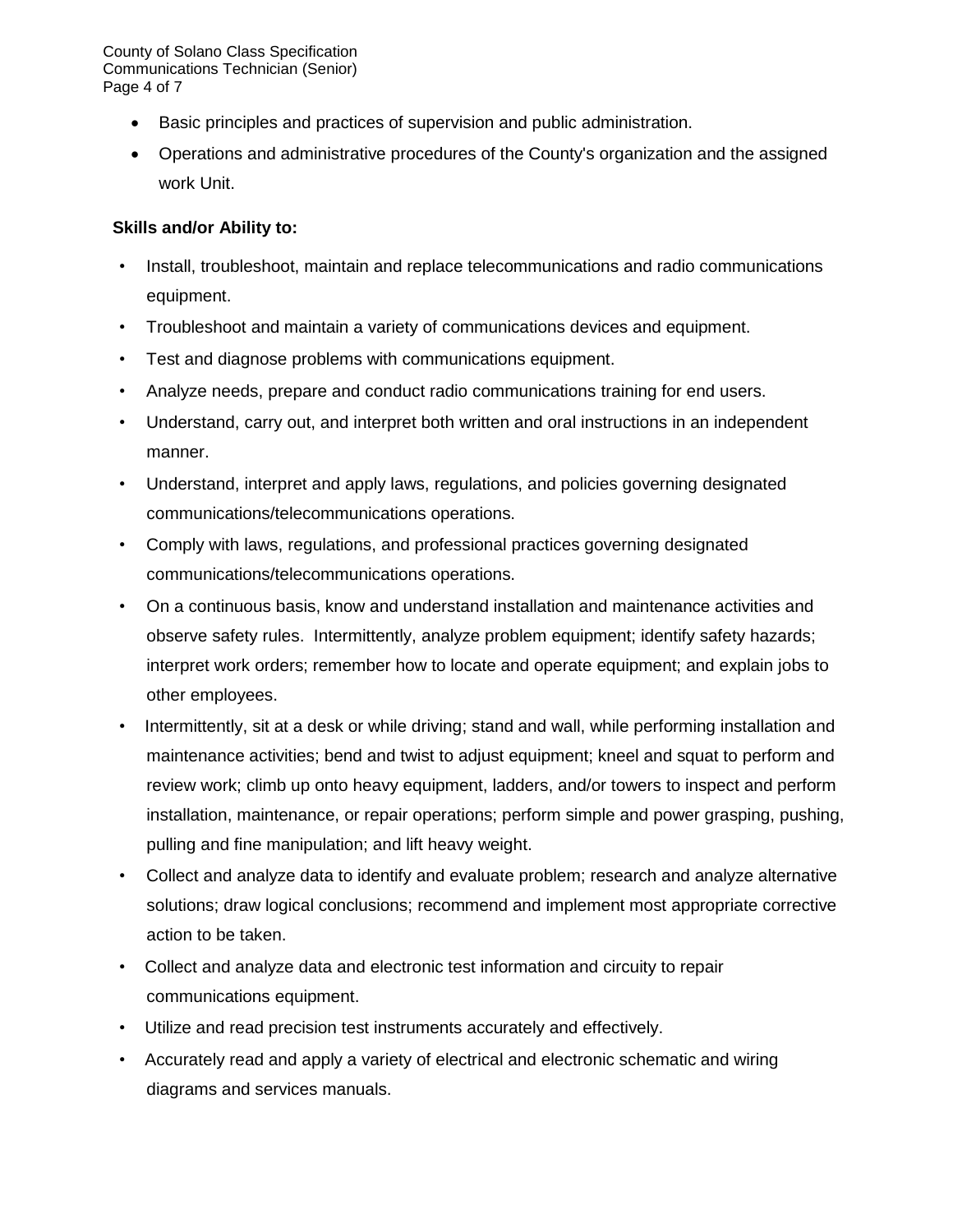County of Solano Class Specification Communications Technician (Senior) Page 5 of 7

- Collect and analyze data and test information to identify operating problems/situations and take appropriate and effective corrective actions.
- Communicate effectively and tactfully in both oral and written forms, maintaining confidentiality at all times.
- Utilize a variety of hand and power tools and equipment in a safe and effective manner.
- Perform a variety of mathematical calculations accurately.
- Maintain accurate records, prepare and present reports.
- Conduct and integrate assigned functions and activities in a cohesive and effective service delivery system; secure cooperation and teamwork among Communications staff members and other departments/contractors.
- Schedule, coordinate, and prioritize the work of self and others for successful job performance.
- Meet the physical requirements necessary to perform required duties in a safe and effective manner for self and others.
- Establish and maintain effective work relationships with those contacted in the performance of assigned duties.

# **PHYSICAL REQUIREMENTS:**

- Mobility and Dexterity: Positions in this class typically require the following: (1) balancing, stooping, kneeling, reaching, crawling, reaching, fingering, grasping, and repetitive motion; (2) climbing and working safely on ladders (extension and A-frame) and step ladders with a total weight that does not exceed the weight capacity of the ladder or the highest rated capacity of the harnesses and lanyards used for fall protection; and (3) standing or walking approximately seven hours per day on uneven surfaces.
- Lifting, Carrying, Pushing and Pulling Medium work: Positions in this class require exerting up to 50 pounds of force occasionally, and/or up to 20 pounds of force frequently, and/or up to 10 of force constantly to move objects. *OR* Heavy work: Positions in this class require exerting up to 100 pounds of force occasionally, and/or up to 50 pounds of force frequently, and /or up to 20 pounds of force constantly to move objects. *OR* Very Heavy Work: Employees in this class will be exerting in excess of 100 pounds of force occasionally, and/or in excess of 50 pound of force frequently, and/or in excess of 20 pounds of force constantly to move objects.
- Vision: Positions in this class require the employee to have close visual acuity, with or without correction, to prepare and analyze data and figures, view a computer terminal, read, and to distinguish between normal and off shade colors and to read gauges and meters in dimly lighted areas etc. Positions in this class also require employees to have depth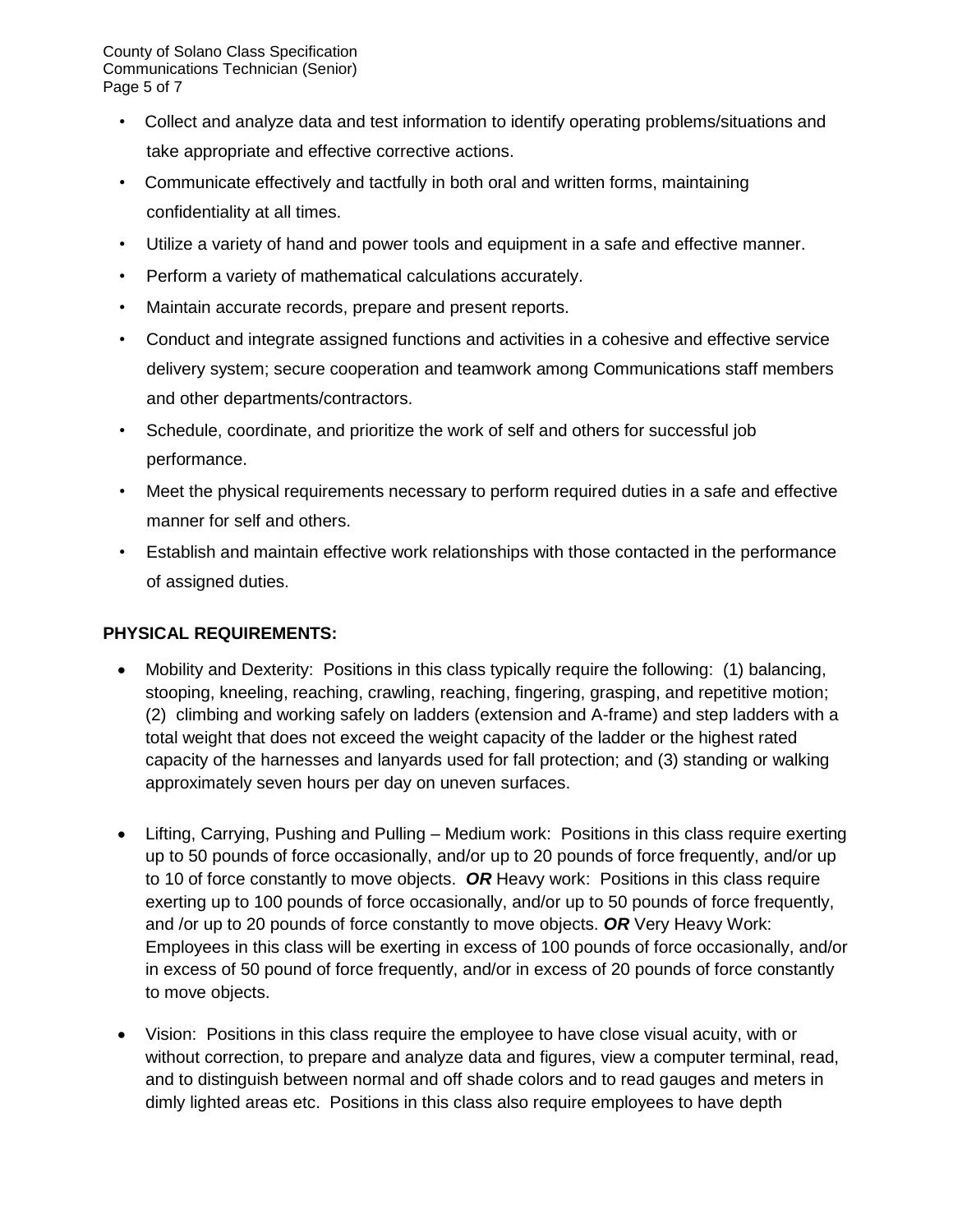perception and good eye-to-hand coordination in order to operate a motor vehicle and to operate a variety of hand and power tools.

- Hearing/Talking: Positions in this class require the employee to perceive the nature of sounds at normal speaking levels with or without correction, and have the ability to receive detailed information through oral communication. Positions in this class require the employee to express or exchange ideas by means of the spoken word. Detailed or important instructions must occasionally be conveyed to others accurately, loudly, and/or quickly.
- Other: Positions in this class typically require the employee to have sufficient sense of smell, vision, touch and hearing to observe equipment functions for normal and abnormal occurrences.

## **WORKING CONDITIONS:**

- Office Work plus Outdoor Work: While most work will be in an office setting, visits to outdoor worksites will require an employee in this class to occasionally work outside and be subject to a variety of weather conditions, walking on uneven terrain, and working around vehicles in operation and around machinery with moving parts. *AND/OR*
- Work in an Industrial Area: Employees in this class will often be working in an industrial area and thus will be subject to exposure to moving mechanical parts, electrical currents, toxic agents, fuel, oil, gases, smoke, fumes, odors, dust, and vibrations; employees may be subject to injuries when working with hand and power tools and equipment. *AND/OR*
- Traffic Hazards: Employees in this class will *OR* may be required to operate a vehicle and thus will be subject to traffic hazards while driving. *AND/OR*
- Working Alone: Employees in this class may be working in remote areas and/or may be working on night shifts and/or on weekends, and thus may working alone for extended periods of time. *AND/OR*
- Working at Heights: Employees in this class may be required to work at heights six feet and more above the ground on equipment and structures.

# **OTHER REQUIREMENTS:**

- Background Checks: The County may conduct a background check and a reference check on candidates prior to appointment to a position within this class. *[and, depending on the position, may include information such as:]* The background check may include the State of California Department of Justice, the Federal Bureau of Investigation (FBI), the Child Abuse Central Index (CACI), and criminal checks in any City/County where the applicant has lived, worked or gone to school.
- Independent Travel: Incumbents are OR may be required to travel independently, for example, to perform work at other work sites, to attend meetings with other County employees, to attend meetings with community organizations, etc.
- Hours of Work: Incumbents may be required to work weekends, holidays, irregular hours, oncall, and after normal business hours.